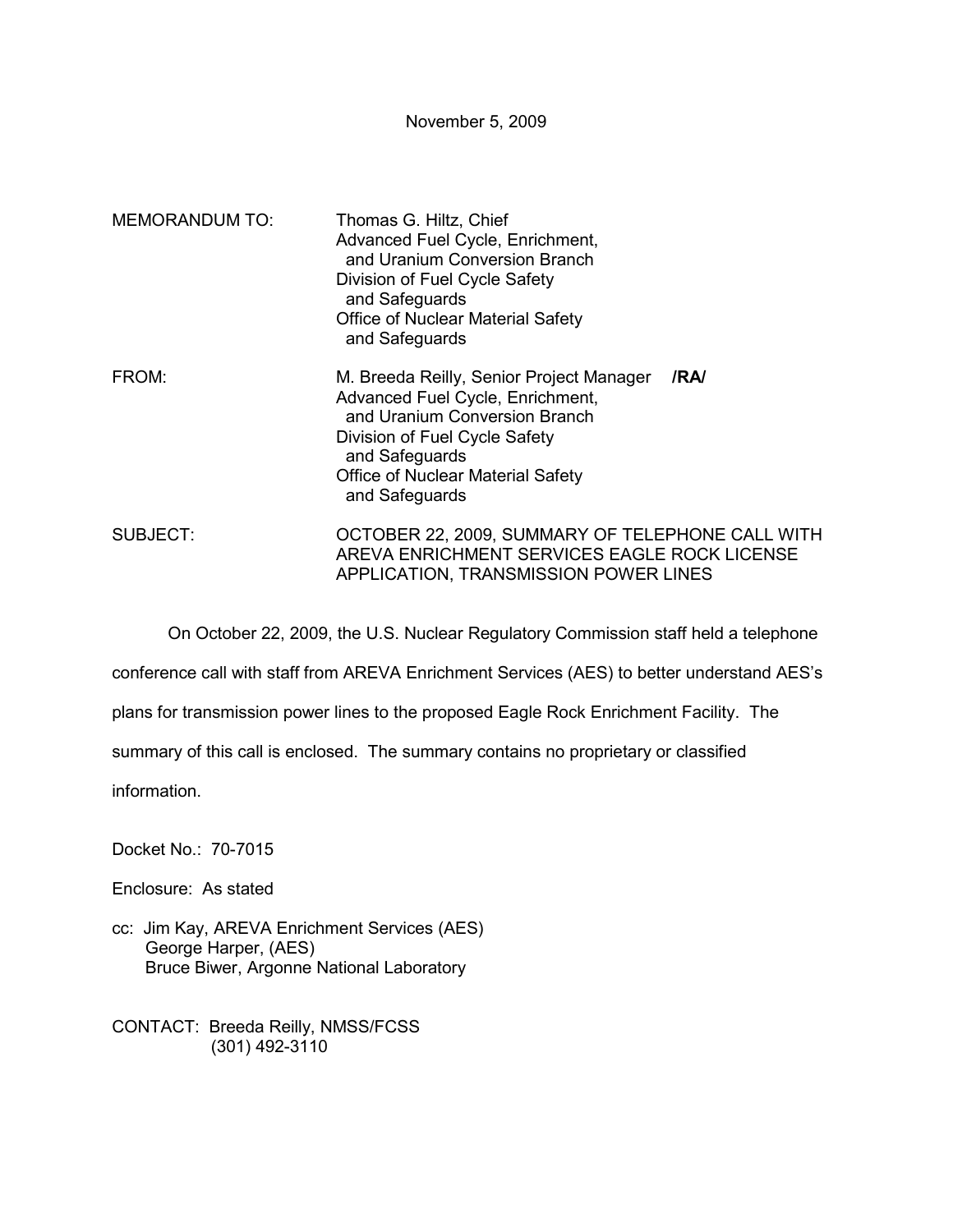| MEMORANDUM TO: | Thomas G. Hiltz, Chief<br>Advanced Fuel Cycle, Enrichment,<br>and Uranium Conversion Branch<br>Division of Fuel Cycle Safety<br>and Safeguards<br>Office of Nuclear Material Safety<br>and Safeguards                           |
|----------------|---------------------------------------------------------------------------------------------------------------------------------------------------------------------------------------------------------------------------------|
| FROM:          | /RA/<br>M. Breeda Reilly, Senior Project Manager<br>Advanced Fuel Cycle, Enrichment,<br>and Uranium Conversion Branch<br>Division of Fuel Cycle Safety<br>and Safeguards<br>Office of Nuclear Material Safety<br>and Safeguards |
| SUBJECT:       | OCTOBER 22, 2009, SUMMARY OF TELEPHONE CALL WITH AREVA<br>ENRICHMENT SERVICES EAGLE ROCK LICENSE APPLICATION.<br>TRANSMISSION POWER LINES                                                                                       |

On October 22, 2009, the U.S. Nuclear Regulatory Commission staff held a telephone conference call with

staff from AREVA Enrichment Services (AES) to better understand AES's plans for transmission power lines to the

proposed Eagle Rock Enrichment Facility. The summary of this call is enclosed. The summary contains no

proprietary or classified information.

Docket No.: 70-7015

Enclosure: As stated

cc: Jim Kay, AREVA Enrichment Services (AES) George Harper, (AES) Bruce Biwer, Argonne National Laboratory

CONTACT: Breeda Reilly, NMSS/FCSS (301) 492-3110

## DISTRIBUTION:

MBailey, FFLD CSafford, OGC DDorman, FCSS YFaraz, FCSS RVirgilio, FMSE SLemont, FSME JWeil, OCA JHenson, RII RTrojanowski, RII DMclntyre, OPA MWeber, NMSS DSeymour, RII CTaylor, RII **TGody, RII AKock, FSME** CMarco, OGC JOlmstead, OGC AFCB r/f

## **ML093030460**

| ∥ OFFICE | NMSS/AFCB      | NMSS/AFCB     | <b>NMSS/AFCB</b> |  |  |
|----------|----------------|---------------|------------------|--|--|
| ∥ NAME   | <b>BReilly</b> | ΓHristopoulos | THiltz           |  |  |
| ∥ DATE   | 11/04/09       | 11/05/09      | 11/05/09         |  |  |
|          |                |               |                  |  |  |

**OFFICIAL RECORD COPY**